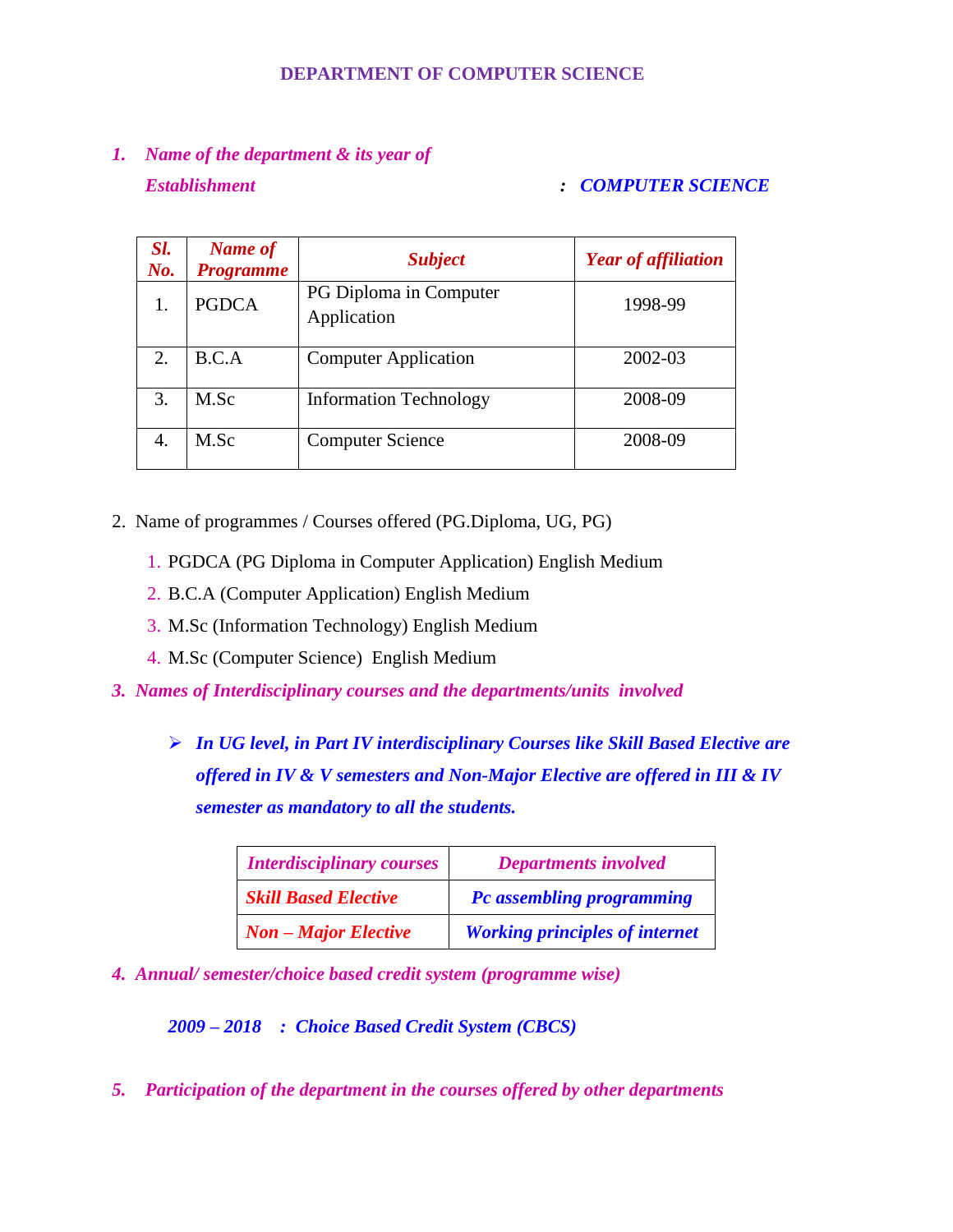| <b>Offering</b><br><b>Department</b> | <b>Subject</b>  | <b>Programmes</b>                          | Receiving<br><b>Department</b> |
|--------------------------------------|-----------------|--------------------------------------------|--------------------------------|
| <b>Mathematics</b>                   | <b>Maths</b>    | <b>U.G</b> - <b>I</b> & <b>II</b> Semester | <b>Computer</b>                |
| <i>commerce</i>                      | <b>commerce</b> | <b>U.G</b> - <b>III</b> Semester           | <b>Application</b>             |

- *6. Courses in collaboration with other universities, industries, foreign institutions, etc. -Nil-*
- *7. Details of courses/programmes discontinued (if any) with reasons -Nil-*
- *8. Number of teaching posts sanctioned and filled (Professors/Associate Professors/Asst. Professors)*

| <b>Post</b>                 | <b>Sanctioned</b> | <b>Filled</b> | <b>Vacant</b> |  |
|-----------------------------|-------------------|---------------|---------------|--|
| <b>Professors</b>           |                   |               |               |  |
| <b>Associate Professors</b> |                   |               |               |  |
| <b>Asst. Professors</b>     |                   |               |               |  |
| <b>Guest Faculties</b>      | 10                | 10            |               |  |

*9. Faculty profile with name, qualification, designation, specialization, (UG/ PG/ M. Phil. etc.,)*

| Sl.<br>$\boldsymbol{N}$ | <b>Name</b> | <b>Qualification</b>          | Designation                          | Specialization                                       | <b>Total No.</b><br>of<br><b>Years of</b><br><b>Experience</b> |     | No. of<br><b>M.</b><br><b>Phil</b><br>guided<br>since<br>2006 |                  | No. of<br>Ph.D.<br>guided<br>since<br>2006 |                                  |                  |
|-------------------------|-------------|-------------------------------|--------------------------------------|------------------------------------------------------|----------------------------------------------------------------|-----|---------------------------------------------------------------|------------------|--------------------------------------------|----------------------------------|------------------|
| 0.                      |             |                               |                                      |                                                      | Govt<br>$\bullet$                                              | Pvt | $\boldsymbol{A}$                                              | $\boldsymbol{P}$ | $\boldsymbol{A}$                           | $\boldsymbol{S}$                 | $\boldsymbol{P}$ |
|                         |             |                               |                                      |                                                      | Y                                                              | Y   | --                                                            | --               | --                                         |                                  | --               |
| 1                       | S.Kannagi   | B.E(E&I), Tech(C/S),<br>SET., | <b>Assistant</b><br><b>Professor</b> | UNIX, Java, Digital<br>Electronics, ASP, C,<br>$C++$ | $\blacksquare$                                                 | 17  | --<br>$\overline{\phantom{a}}$                                | ---              | ---                                        | $\blacksquare$<br>$\blacksquare$ | ---              |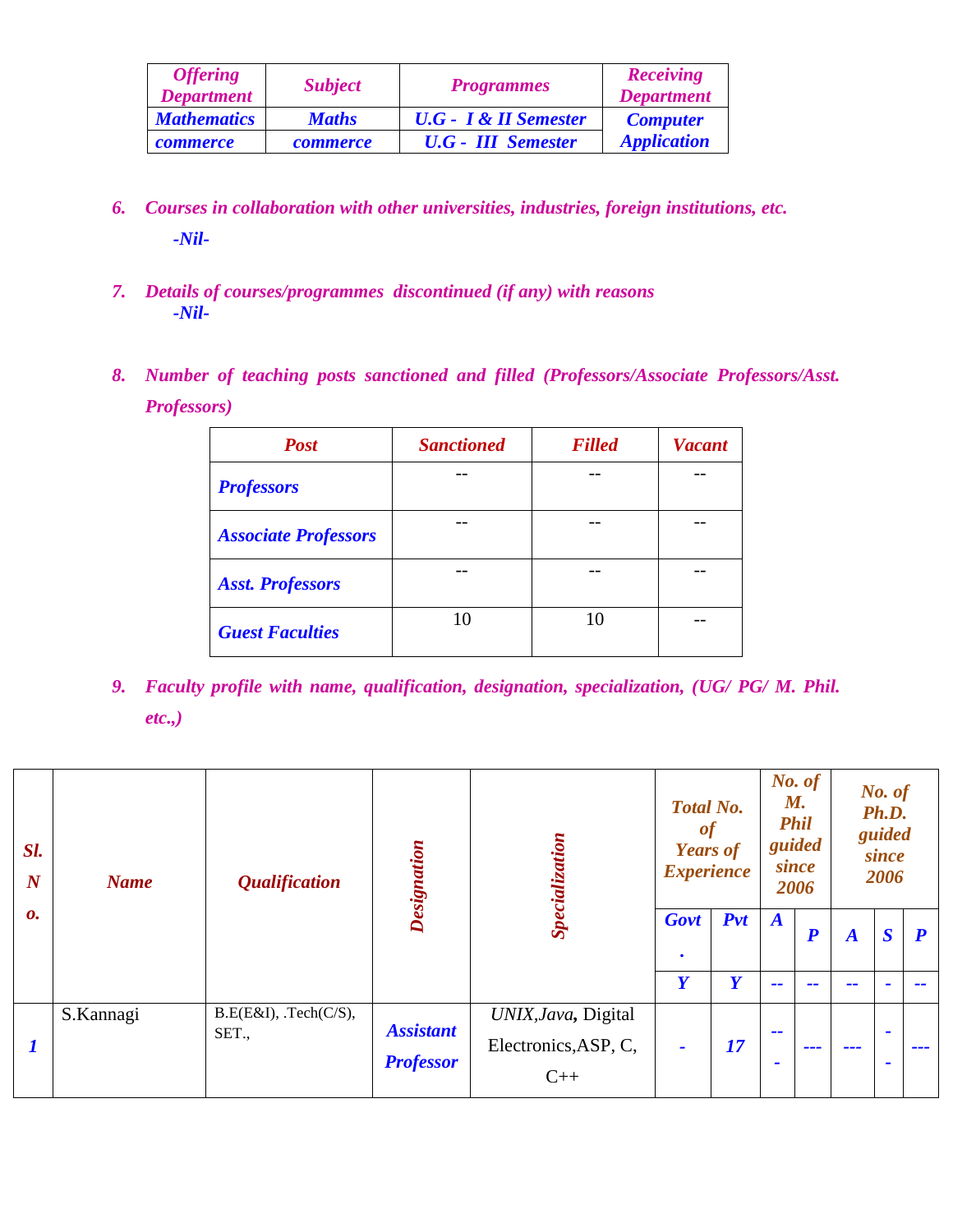|                          | P.Hema         | M.Sc., M.Phil., SET.,    |                            | Network, Data             |                |                            |                          |  |                |     |
|--------------------------|----------------|--------------------------|----------------------------|---------------------------|----------------|----------------------------|--------------------------|--|----------------|-----|
|                          |                |                          |                            | Communication, Data       |                |                            | $\overline{a}$           |  | $\blacksquare$ |     |
| $\overline{2}$           |                |                          |                            | Structure                 |                | 14                         | ٠                        |  | $\blacksquare$ | --- |
|                          |                |                          |                            |                           |                |                            |                          |  |                |     |
|                          | K.Lavanya      | M.Sc., MPhil.,           |                            | Digital                   |                |                            |                          |  |                |     |
|                          |                |                          |                            | Electronics, Data         |                |                            |                          |  |                |     |
| $\overline{\mathbf{3}}$  |                |                          |                            | structure, operating      |                | $\boldsymbol{\mathit{11}}$ | $\overline{\phantom{a}}$ |  | $\blacksquare$ |     |
|                          |                |                          |                            |                           |                |                            | $\blacksquare$           |  | $\blacksquare$ |     |
|                          |                |                          |                            | System.                   |                |                            |                          |  |                |     |
|                          | U.Kanmani      | M.Sc., MPhil.,           |                            | Software                  |                |                            |                          |  |                |     |
| $\overline{\mathcal{A}}$ |                |                          |                            | engineering, Artificial   |                | $\boldsymbol{\mathit{11}}$ | --                       |  | $\blacksquare$ |     |
|                          |                |                          |                            | Inteligence-              |                |                            |                          |  | ٠              |     |
|                          | S.Rajesh       | M.Sc., M.Tech.,          |                            | Web Technologies,         |                |                            |                          |  |                |     |
| $\overline{5}$           |                |                          |                            | Mobile                    |                | $9\frac{1}{2}$             | $\overline{\phantom{a}}$ |  | $\blacksquare$ |     |
|                          |                |                          |                            |                           |                |                            |                          |  | ٠              |     |
|                          |                |                          | <b>Assistant Professor</b> | communications, Java      |                |                            |                          |  |                |     |
|                          | K.Senthilkumar | M.Sc., MPhil., M.L.I.S., |                            | Computer Network,         |                |                            | ۰.                       |  | $\blacksquare$ |     |
| 6                        |                |                          |                            | Multimedia                |                | 9                          | ٠                        |  | ٠              |     |
|                          |                |                          |                            | <b>Dbms</b>               |                |                            |                          |  |                |     |
| $\overline{7}$           | B.Rajamanickam | M.Sc(IT)., B.Ed.,        |                            | Computer Network,         |                | 9                          | --                       |  | $\blacksquare$ | --- |
|                          |                |                          |                            | <b>DBMS</b> , Data Mining | $\blacksquare$ |                            |                          |  | $\blacksquare$ |     |
|                          | R.Rajaguru     | MCA., M.Tech             |                            | java, Data                |                |                            |                          |  |                |     |
| $\boldsymbol{\delta}$    |                |                          |                            | communication             |                | $\boldsymbol{g}$           | --                       |  | $\blacksquare$ |     |
|                          |                |                          |                            | network, OS               |                |                            | ٠                        |  | ٠              |     |
|                          | R.Subasri      | M.C.A.,                  |                            | Software                  |                |                            |                          |  |                |     |
|                          |                |                          |                            | engineering, OS, Com      |                |                            | --                       |  | $\blacksquare$ |     |
| $\boldsymbol{g}$         |                |                          |                            | puter Graphics,           |                | $\boldsymbol{g}$           |                          |  |                |     |
|                          |                |                          |                            |                           |                |                            | $\blacksquare$           |  | $\blacksquare$ |     |
|                          |                |                          |                            | <b>DBMS</b>               |                |                            |                          |  |                |     |
|                          | D.Bhuvaneswari | MCA., M.Phil.,           |                            | Software engineering      |                |                            | ۰.                       |  | $\blacksquare$ |     |
| 10                       |                |                          |                            | $O S$ , DBMS              |                | $\boldsymbol{g}$           |                          |  | ۰              |     |
|                          |                |                          |                            |                           |                |                            |                          |  |                |     |

*10. List of senior visiting faculty 1.Prof.K.Chinnaiya TBML College-TNPSC Competitive Exam-2012\*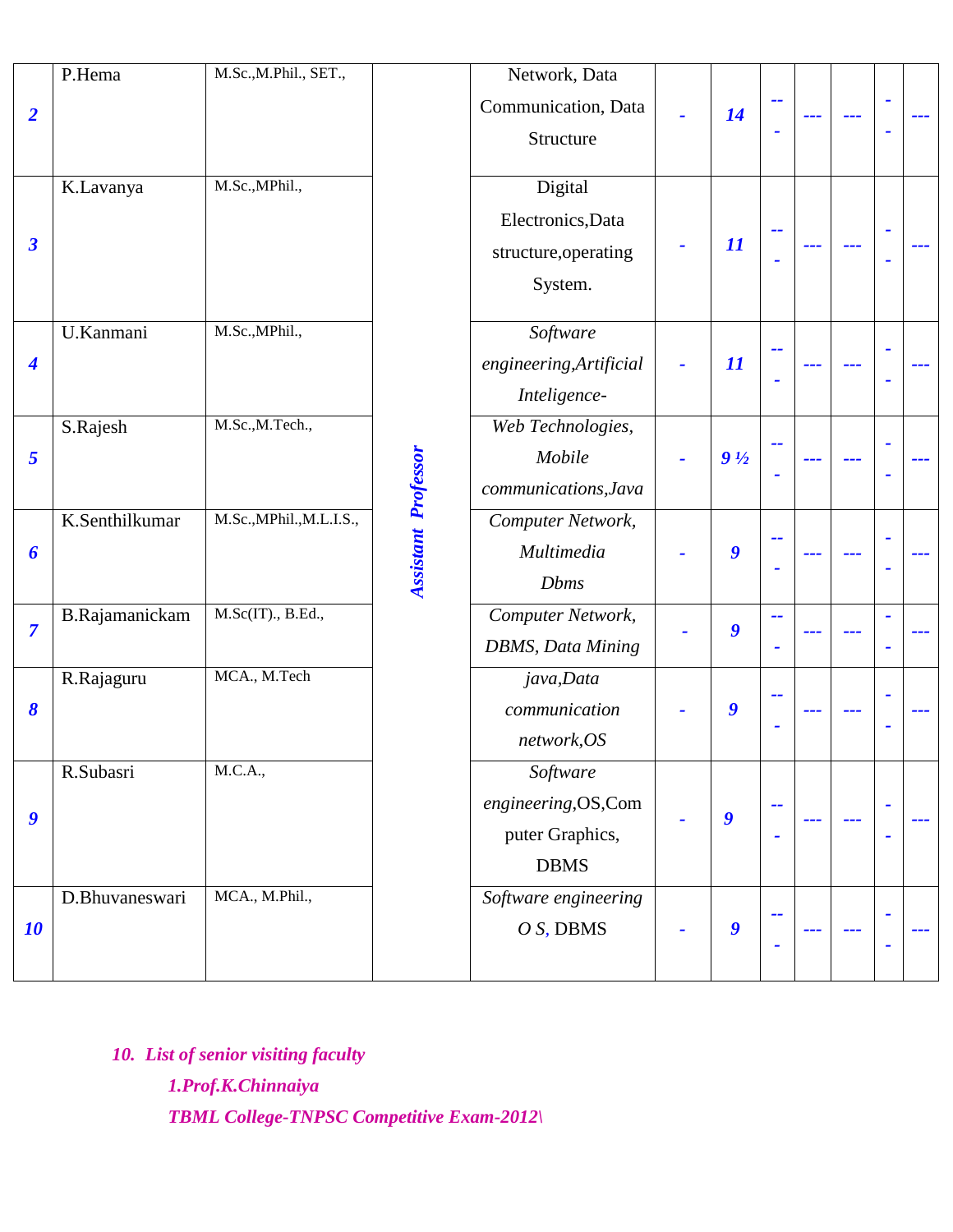*2.Prof.K.Mankayarkarasi Gnanambigai Govt.Arts College NET-SET Coaching Class-2012*

*3.Prof.V.Sangeetha A.V.C College Bank Exam Coaching class-2013*

*4.Prof.Pazhanivel A.V.C College NET-SET Coaching Class-2014*

*11. Percentage of lectures delivered and practical classes handled (programme wise) by temporary faculty*

*15:1*

#### *12. Student -Teacher Ratio (programme wise)*

| <b>Programme</b> | <b>Student: Teacher ratio</b> |
|------------------|-------------------------------|
| <b>BCA</b>       | 30:1                          |

| <b>Programme</b>       | <b>Department</b>                 | <b>Hours</b><br>handled /<br>Week | <b>Total Hours/</b><br>Week | <b>Percentage of</b><br>classes |  |  |
|------------------------|-----------------------------------|-----------------------------------|-----------------------------|---------------------------------|--|--|
| <b>U.G. &amp; P.G.</b> | <b>Computer</b><br><b>Science</b> | 16                                | 16                          | 100%                            |  |  |
| M.Sc.                  | ٠                                 |                                   | 30:1                        |                                 |  |  |

*13. Number of academic support staff (technical) and administrative staff; sanctioned and filled*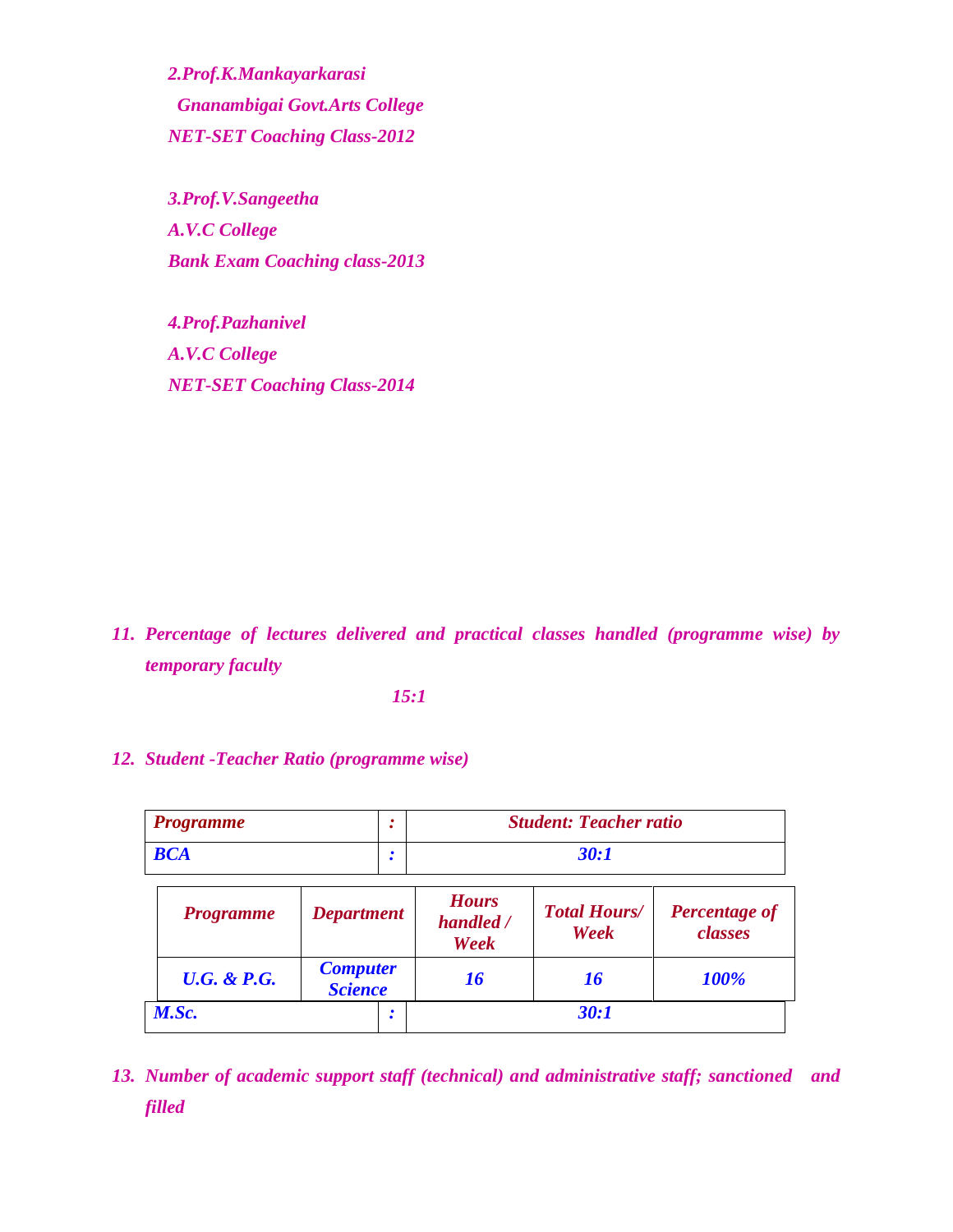- *14. Number of faculty with ongoing projects from a) National b) International funding agencies and grants received -Nil-*
- *15. Departmental projects funded by DST-FIST; UGC, DBT, ICSSR, etc. and total grants received*

*-Nil-*

*16. Research Centre /facility recognized by the University nil*

| <b>Technical staff</b>      | sanctioned | <b>Filled</b> | <b>Vacant</b>            |
|-----------------------------|------------|---------------|--------------------------|
| <b>Assistant Programmer</b> | -          |               | $\overline{\phantom{a}}$ |

#### *17. Publications: - Nil -*

- *a) Publication per faculty*
- *Number of papers published in peer reviewed journals (national / international) by faculty and students*
- *Number of publications listed in International Database (For Eg: Web of Science, Scopus, and Humanities International Complete, Dare Database - International Social Sciences Directory, EBSCO host, etc.)*
- *Monographs*
- *Chapter in Books*
- *Books Edited*
- *Books with ISBN/ISSN numbers with details of publishers*
- *Citation Index*
- *SNIP*
- *SJR*
- *Impact factor*
- *h-index*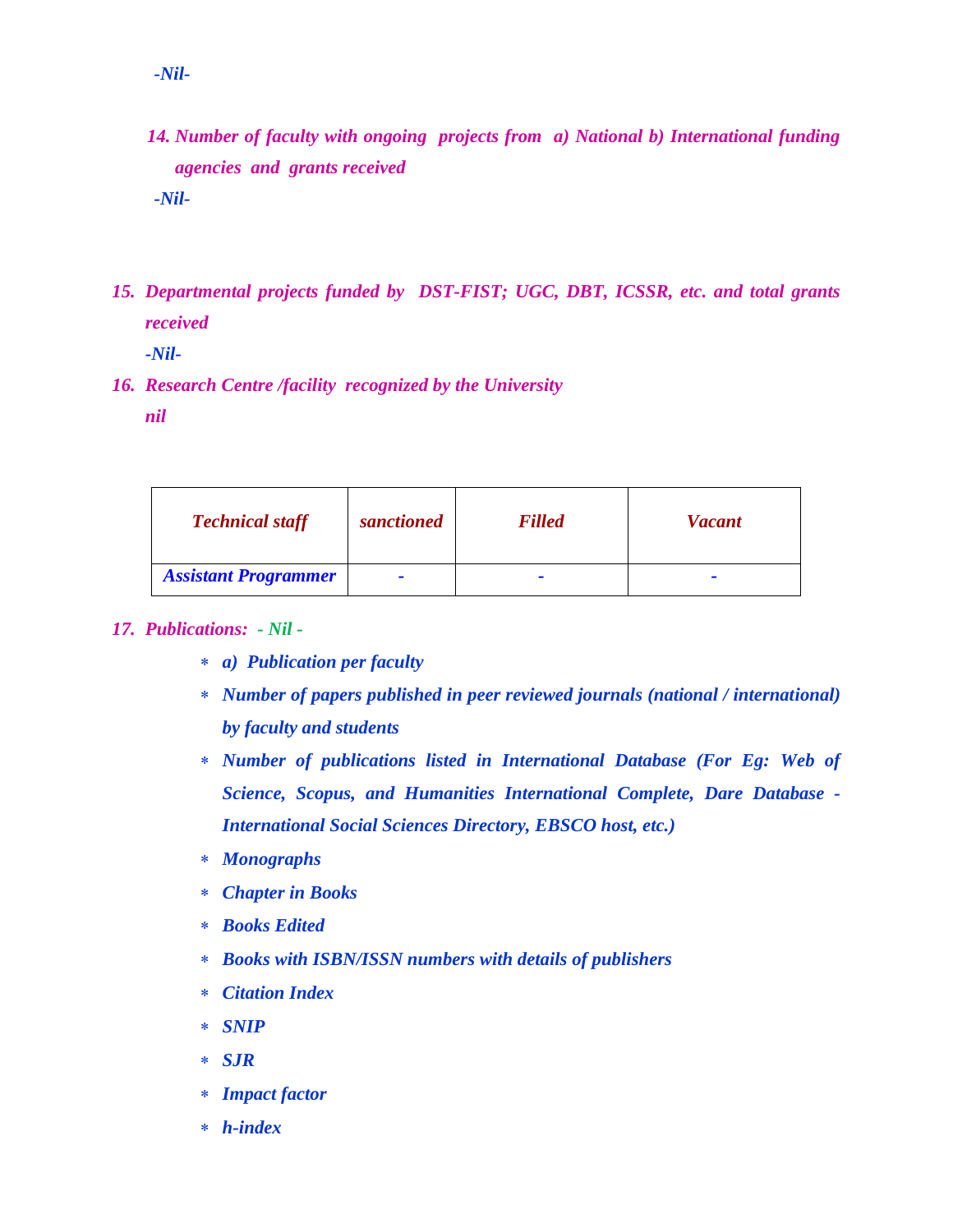- *18. Areas of consultancy and income generated -Nil-*
- *19. Faculty as members in* 
	- *a) National committees b) International Committees c) Editorial Boards…. -Nil-*

*20. Student projects* 

*Percentage of students who have done in-house projects including interdepartmental* 

*All the Post-graduate students are permitted to undertake a project work to gain extra-credit in the existing CBCS. They mostly make use of department of Computer science. However, the percentage seems to be in decreasing trend in single digits.* 

*All the M.Sc., Students do their project as it is mandatory in curriculum. Apart from the parent department.*

*Percentage of students placed for projects in organizations outside the institution i.e. in Research laboratories/Industry/other agencies : -Nil-*

- *21. Awards/ Recognitions received by students : Anandhi -BCA-Bharathidasan University 14 th Rank Holder(2011-2012) Mohamed Rifas-BCA- Bharathidasan University 16th Rank Holder(2012-2013)\ Rani Joycee-M.Sc IT Bharathidasan University 10th Rank Holder(2012-2013)\*
- *22. List of eminent academicians and scientists/ visitors to the department : --Nil-*

*Seminars/ Conferences/Workshops organized & the source of funding a)National b)International :*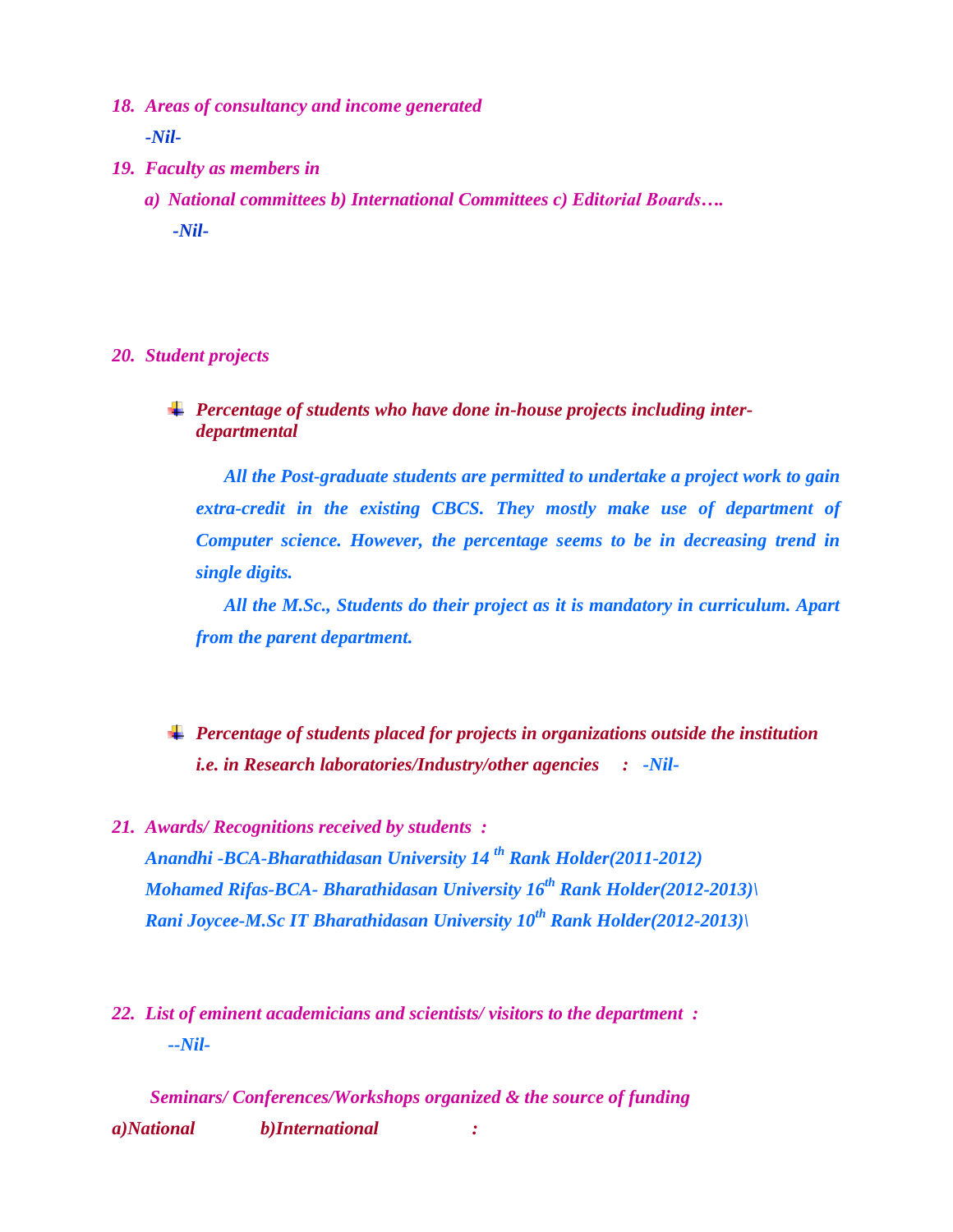*-Nil-*

## *23. Student profile programme/course wise:*

## *a. U.G Programme :*

| <b>Year of</b>     | <b>Applications</b> | <b>Selected</b> |               |              |
|--------------------|---------------------|-----------------|---------------|--------------|
| study              | received            | <b>Male</b>     | <b>Female</b> | <b>Total</b> |
| 2011-<br><b>12</b> | 235                 | <b>115</b>      | 63            | 178          |
| 2012-<br>13        | 182                 | 76              | 58            | 134          |
| 2013-<br>14        | <b>160</b>          | 56              | 70            | <b>126</b>   |
| 2014-<br>15        | 109                 | 41              | 34            | 75           |
| 2015-<br>16        | 159                 | 58              | 44            | <b>102</b>   |
| 2016-<br>17        | 164                 | 62              | 43            | <b>102</b>   |
| 2017-<br>18        | 204                 | 72              | 45            | <i>117</i>   |

## *a. P.G Programme :*

| <b>Year of</b>     | <b>Applications</b>        | <b>Selected</b>         |                       | <b>Total</b> |  |  |  |  |
|--------------------|----------------------------|-------------------------|-----------------------|--------------|--|--|--|--|
| study              | received                   | <b>Male</b>             | <b>Female</b>         |              |  |  |  |  |
| 2011-<br><b>12</b> | 25                         | 5                       | 17                    | 22           |  |  |  |  |
| 2012-<br>13        | 20                         | 5                       | <b>12</b>             | 17           |  |  |  |  |
| 2013-<br>14        | $\boldsymbol{\mathit{11}}$ | $\boldsymbol{\beta}$    | 8                     | 11           |  |  |  |  |
| 2014-<br>15        | 10                         | $\overline{2}$          | 8                     | 10           |  |  |  |  |
| 2015-<br>16        | 11                         | $\overline{\mathbf{3}}$ | 8                     | 11           |  |  |  |  |
| 2016-<br>17        | $\boldsymbol{\mathit{11}}$ | $\overline{2}$          | $\boldsymbol{\delta}$ | 10           |  |  |  |  |
| 2017-<br>18        | <b>12</b>                  | $\overline{2}$          | 8                     | 10           |  |  |  |  |

*d.UG Admission Details*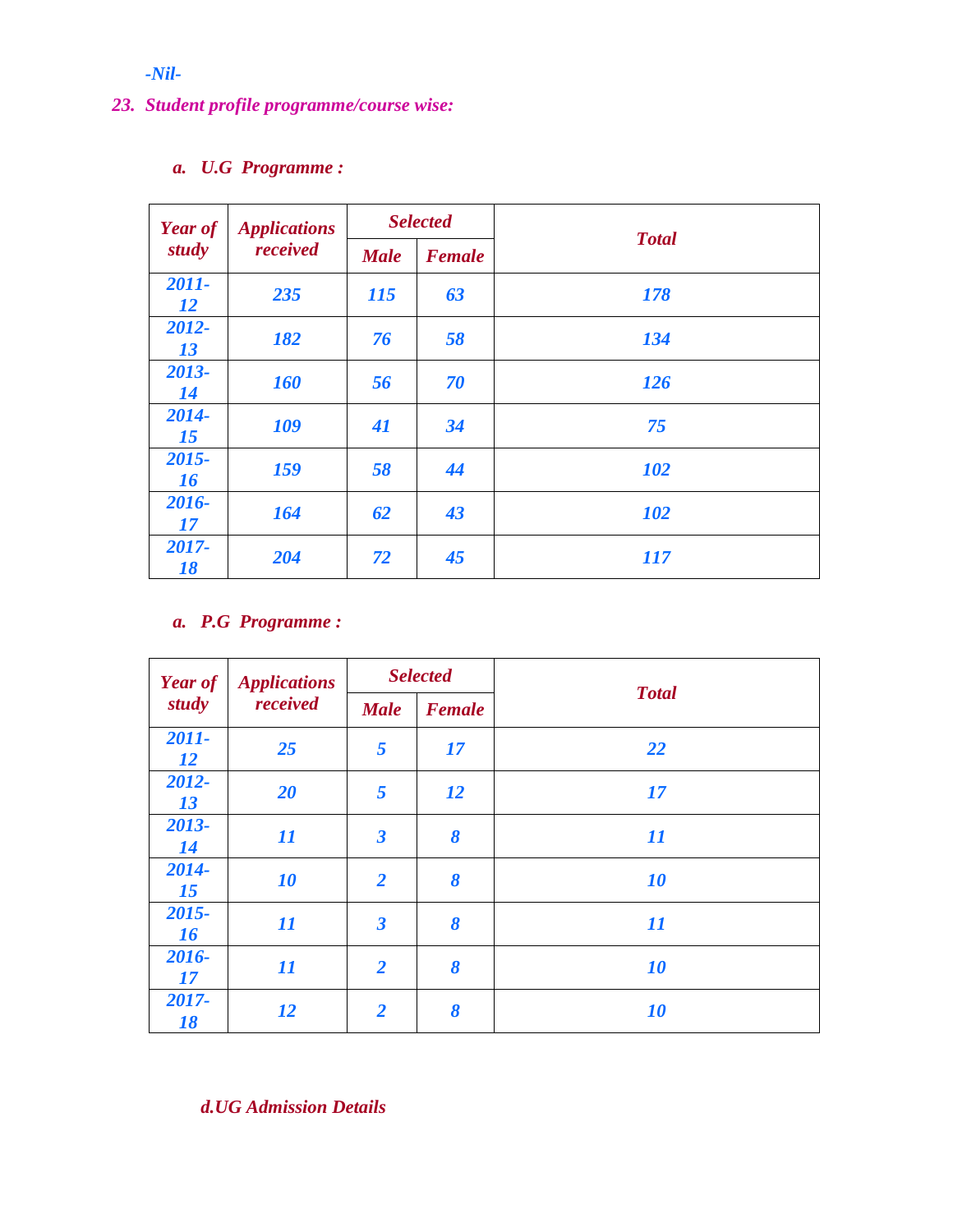| <b>Course</b> | <b>Medium</b> | Year    | <b>Sex</b>       | $\overline{OC}$ | BC                      | <b>MBC</b> | SC | T otal     | <b>TOTAL</b> |  |
|---------------|---------------|---------|------------------|-----------------|-------------------------|------------|----|------------|--------------|--|
| <b>BCA</b>    | E/M           | 2011-12 | $\boldsymbol{M}$ | ---             | 15                      | 49         | 51 | <i>115</i> | 178          |  |
|               |               |         | $\bm{F}$         | ---             | 13                      | 31         | 19 | 63         |              |  |
| <b>BCA</b>    | E/M           | 2012-13 | $\boldsymbol{M}$ | ---             | 8                       | 36         | 32 | 76         | 134          |  |
|               |               |         | $\bm{F}$         | ---             | 15                      | 22         | 21 | 58         |              |  |
| <b>BCA</b>    | E/M           | 2013-14 | $\boldsymbol{M}$ | ---             | $\overline{2}$          | 21         | 33 | 56         | 125          |  |
|               |               |         | $\boldsymbol{F}$ | ---             | 9                       | 31         | 29 | 69         |              |  |
| <b>BCA</b>    | E/M           | 2014-15 | $\boldsymbol{M}$ | ---             | 4                       | 16         | 22 | 42         | 76           |  |
|               |               |         | F                | ---             | $\mathfrak{Z}$          | 13         | 18 | 34         |              |  |
| <b>BCA</b>    | E/M           | 2015-16 | $\boldsymbol{M}$ | ---             | 4                       | <b>20</b>  | 28 | 52         | <b>100</b>   |  |
|               |               |         | $\boldsymbol{F}$ | ---             | $\overline{7}$          | 16         | 25 | 48         |              |  |
| <b>BCA</b>    | E/M           | 2016-17 | $\boldsymbol{M}$ | ---             | $\overline{\mathbf{3}}$ | 21         | 38 | 62         | 105          |  |
|               |               |         | $\bm{F}$         | 1               | 6                       | 19         | 17 | 43         |              |  |
| <b>BCA</b>    | E/M           | 2017-18 | $\boldsymbol{M}$ | ---             | 12                      | 28         | 30 | 70         | <i>117</i>   |  |
|               |               |         | F                | ---             | 4                       | 29         | 14 | 47         |              |  |

# *d.PG Admission Details M.Sc (IT)*

| <b>Course</b> | <b>Medium</b> | Year    | <b>Sex</b>       | $\overline{OC}$  | BC             | <b>MBC</b>                  | SC               | T otal                      | <b>TOTAL</b>            |    |
|---------------|---------------|---------|------------------|------------------|----------------|-----------------------------|------------------|-----------------------------|-------------------------|----|
| MS.c          |               |         | $\boldsymbol{M}$ | ---              | ۰              | 2                           | $\overline{2}$   | $\boldsymbol{4}$            |                         |    |
| IT            | E/M           | 2011-12 | $\boldsymbol{F}$ | ---              | -              | $\overline{\boldsymbol{4}}$ | 12               | 16                          | 20                      |    |
| MS.c          |               |         | $\boldsymbol{M}$ | ---              | ٠              | $\overline{\boldsymbol{4}}$ | ٠                | $\overline{\boldsymbol{4}}$ |                         |    |
| IT            | E/M           | 2012-13 | $\boldsymbol{F}$ | ---              | $\overline{2}$ | 10                          | $\boldsymbol{l}$ | 13                          | 17                      |    |
| MS.c          |               |         | $\boldsymbol{M}$ | ---              | $\overline{2}$ | $\overline{2}$              | $\boldsymbol{4}$ | 8                           |                         |    |
| IT            | E/M           |         | 2013-14          | $\boldsymbol{F}$ |                |                             | $\mathfrak{Z}$   | $\overline{a}$              | $\overline{\mathbf{3}}$ | 11 |
| MS.c          |               |         | $\boldsymbol{M}$ |                  | 1              | $\overline{\mathbf{3}}$     | ٠                | $\overline{\boldsymbol{4}}$ |                         |    |
| IT            | E/M           | 2014-15 | $\boldsymbol{F}$ | ---              | 3              | 6                           | $\overline{2}$   | 11                          | 15                      |    |
| MS.c          |               |         | $\boldsymbol{M}$ |                  | ۰              | $\overline{2}$              |                  | $\overline{2}$              |                         |    |
| IT            | E/M           | 2015-16 | $\bm{F}$         |                  |                | $\overline{7}$              | $\boldsymbol{l}$ | 8                           | 10                      |    |

*Admission Details MS.c (CS)*

*Course Medium Year Sex OC BC MBC SC T otal TOTAL*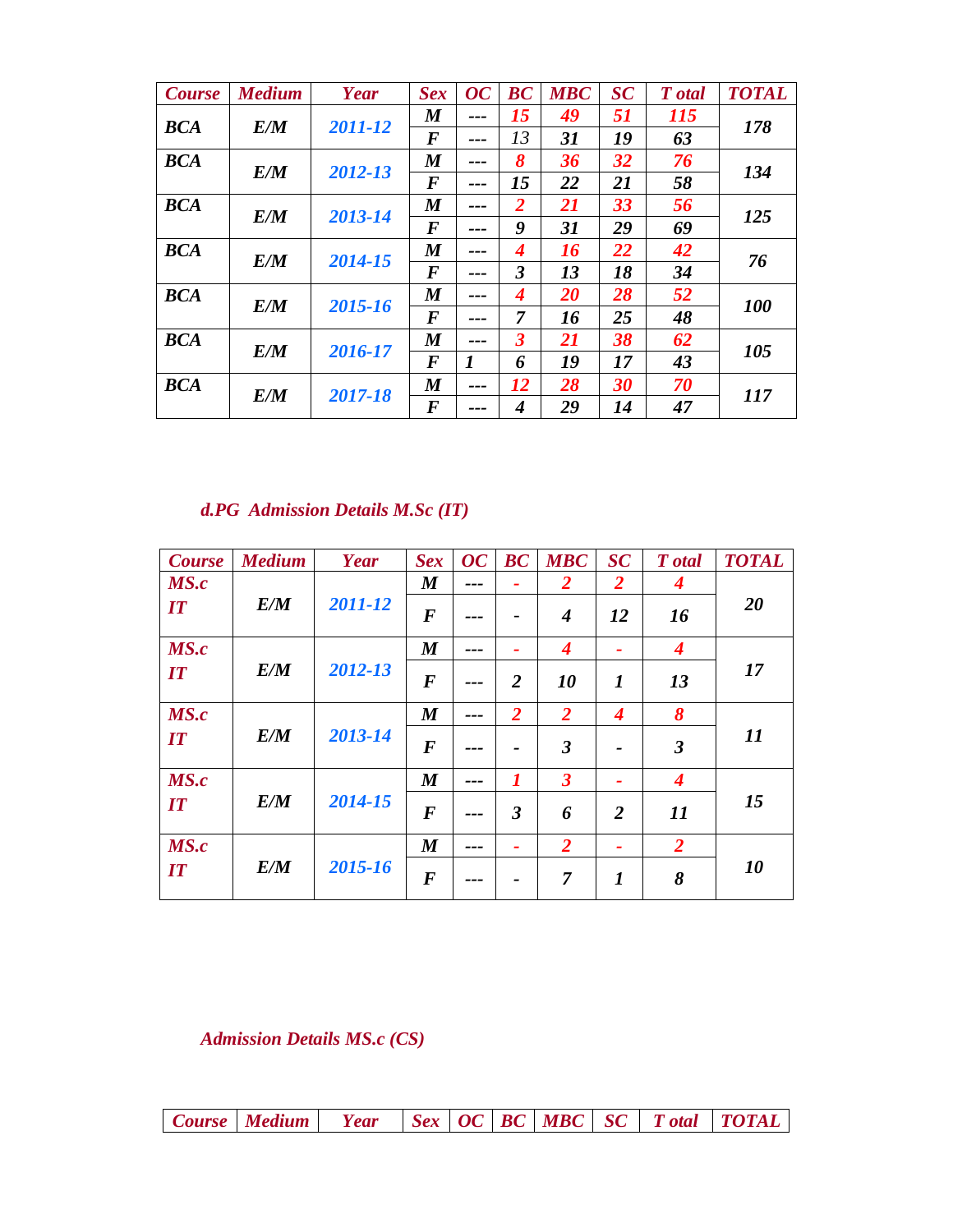| MS.c |     | 2016-17 | $\boldsymbol{M}$ | $\qquad \qquad \cdots$ |                          |  |           |
|------|-----|---------|------------------|------------------------|--------------------------|--|-----------|
|      | E/M |         |                  | ---                    |                          |  |           |
| MS.c | E/M |         | $\boldsymbol{M}$ | $- - -$                |                          |  |           |
|      |     | 2017-18 |                  | $- - -$                | $\overline{\phantom{0}}$ |  | <i>10</i> |

## *Student Progression:*

*U.G. Programme :*

| <b>Academic</b><br>Year | No. of<br><b>Students</b><br>appeared | <b>Pass</b><br>$\frac{9}{6}$ | No.of<br>first<br>class | No. of<br><b>Distin</b><br>ction. | <b><i>University</i></b><br><b>Rank</b><br><i><b>obtained</b></i> | <b>Students went</b><br>for higher<br><i>education</i> $(\%)$ | <b>Students</b><br>went for<br>Job $(\%)$ |
|-------------------------|---------------------------------------|------------------------------|-------------------------|-----------------------------------|-------------------------------------------------------------------|---------------------------------------------------------------|-------------------------------------------|
| 2012-13                 | 126                                   | 73                           | 73                      | 05                                | 01                                                                | 40                                                            | 30                                        |
| 2013-14                 | 154                                   | 56                           | 68                      | 03                                | 01                                                                | 30                                                            | 20                                        |
| 2014-15                 | 175                                   | 46.8                         | 69                      | $\overline{\mathbf{3}}$           | 01                                                                | 25                                                            | 20                                        |
| 2015-16                 | 132                                   | 50                           | 41                      | 2                                 |                                                                   | 30                                                            | 20                                        |
| 2016-17                 | 124                                   | 48.3                         | 54                      |                                   |                                                                   | 25                                                            | 20                                        |
| 2017-18                 | 72                                    | 27.7                         | 17                      | 2                                 |                                                                   | <i><b>10</b></i>                                              | <b>20</b>                                 |

*P.G. Programme :M.Sc (cs)*

| <b>Academic</b><br><b>Year</b> | No. of<br><b>Students</b><br>appeared | <b>Pass</b><br>$\frac{9}{6}$ | No of<br><b>first</b><br>class | No. of<br><b>Distinction.</b> | <b><i>Universit</i></b><br>y Rank<br><i>obtained</i> | <b>Students</b><br>went for<br><i>higher</i><br>educatio<br>n(%) | <b>Students went</b><br>for Job<br>(%) |
|--------------------------------|---------------------------------------|------------------------------|--------------------------------|-------------------------------|------------------------------------------------------|------------------------------------------------------------------|----------------------------------------|
| 2018-19                        | 09                                    | 100                          |                                |                               |                                                      | 20                                                               | 80                                     |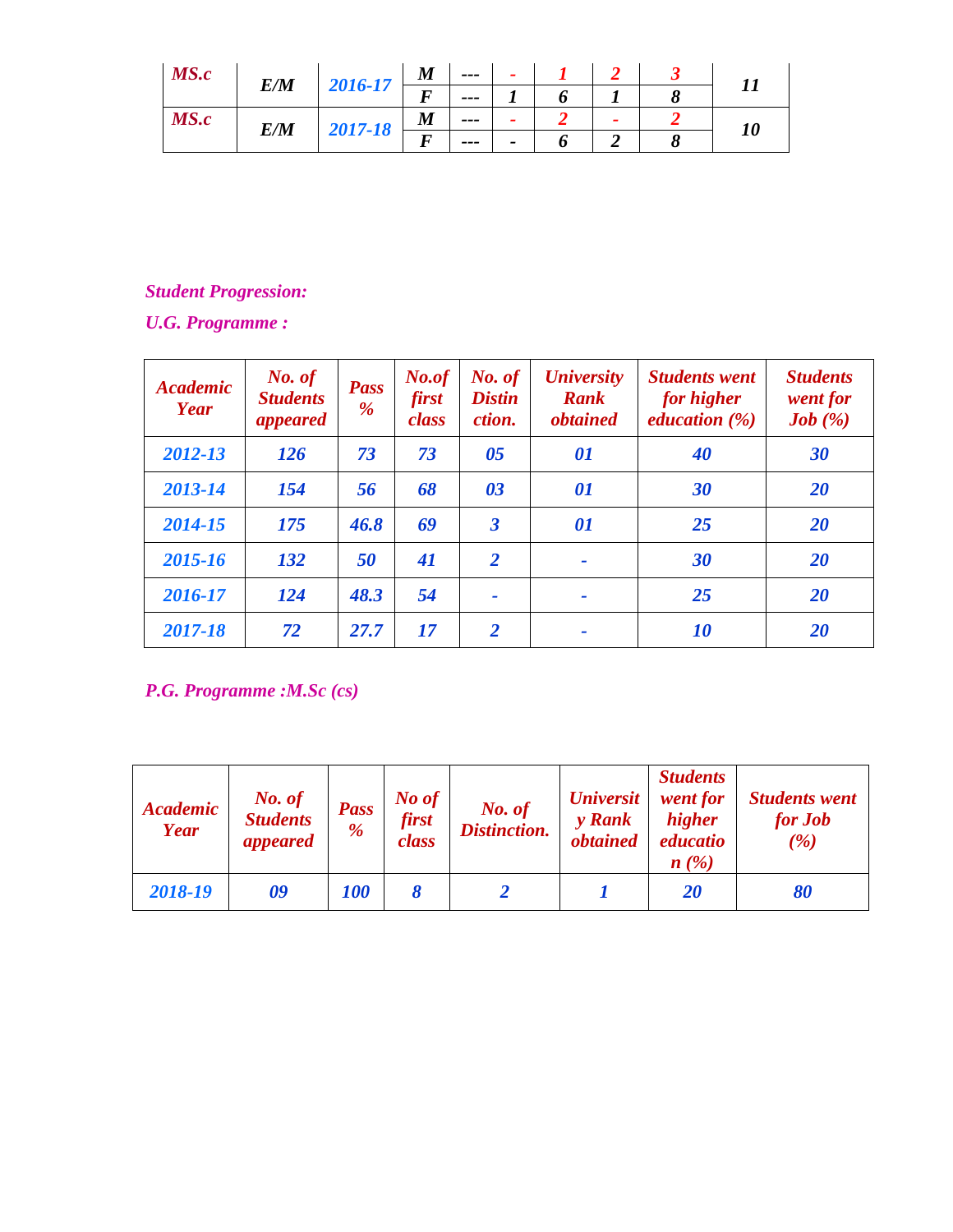## *P.G. Programme :M.Sc IT*

| <b>Academic</b><br>Year | No. of<br><b>Students</b><br>appeared | <b>Pass</b><br>$\%$ | No of<br>first<br>class | No. of<br>Distinction. | <b><i>Universit</i></b><br>y Rank<br><i>obtained</i> | <b>Students</b><br>went for<br>higher<br>educatio<br>$n(\%)$ | <b>Students went</b><br>for Job<br>(%) |
|-------------------------|---------------------------------------|---------------------|-------------------------|------------------------|------------------------------------------------------|--------------------------------------------------------------|----------------------------------------|
| 2011-12                 | 10                                    | 80                  | $\overline{7}$          | $\boldsymbol{l}$       | ٠                                                    | ٠                                                            | 60                                     |
| 2012-13                 | 17                                    | 47                  | $\overline{7}$          | $\boldsymbol{l}$       | $\boldsymbol{l}$                                     | 20                                                           | 20                                     |
| 2013-14                 | 16                                    | 81                  | <i>12</i>               | $\boldsymbol{l}$       | ٠                                                    | 10                                                           | 40                                     |
| 2014-15                 | 10                                    | 70                  | 6                       | $\boldsymbol{l}$       |                                                      | 15                                                           | 50                                     |
| 2015-16                 | 16                                    | 50                  | $\overline{7}$          | $\boldsymbol{l}$       | ٠                                                    | 10                                                           | 40                                     |
| 2016-17                 | 10                                    | 70                  | 6                       | $\boldsymbol{l}$       |                                                      | 10                                                           | 60                                     |
| 2017-18                 | 9                                     | 77                  | 6                       | 1                      |                                                      |                                                              | 50                                     |

## *24. Diversity of Students*

| <b>Name of the</b><br><b>Course</b> | % of students<br>from the college | % of students<br>from same State | % of students<br>from other<br><b>States</b> | % $of$<br><i>students</i><br>from other<br>countries |
|-------------------------------------|-----------------------------------|----------------------------------|----------------------------------------------|------------------------------------------------------|
| <b>BCA</b>                          | --                                | <i><b>100</b></i>                | --                                           | --                                                   |
| M.Sc.                               | 25                                | 75                               | --                                           | --                                                   |

| <b>Student progression</b>                 | <b>Against</b> %<br>enrolled |  |  |
|--------------------------------------------|------------------------------|--|--|
| <b>UG</b> to PG                            | 50%                          |  |  |
| <b>PG</b> to M.Phil.                       | 15%                          |  |  |
| PG to Ph.D.                                | ---                          |  |  |
| <b>Ph.D.</b> to Post-Doctoral              | ---                          |  |  |
| <b>Employed</b><br><b>Campus selection</b> | 10%                          |  |  |
| <b>Other than campus recruitment</b>       | <b>30%</b>                   |  |  |
| Entrepreneurship/Self-employment           | 40%                          |  |  |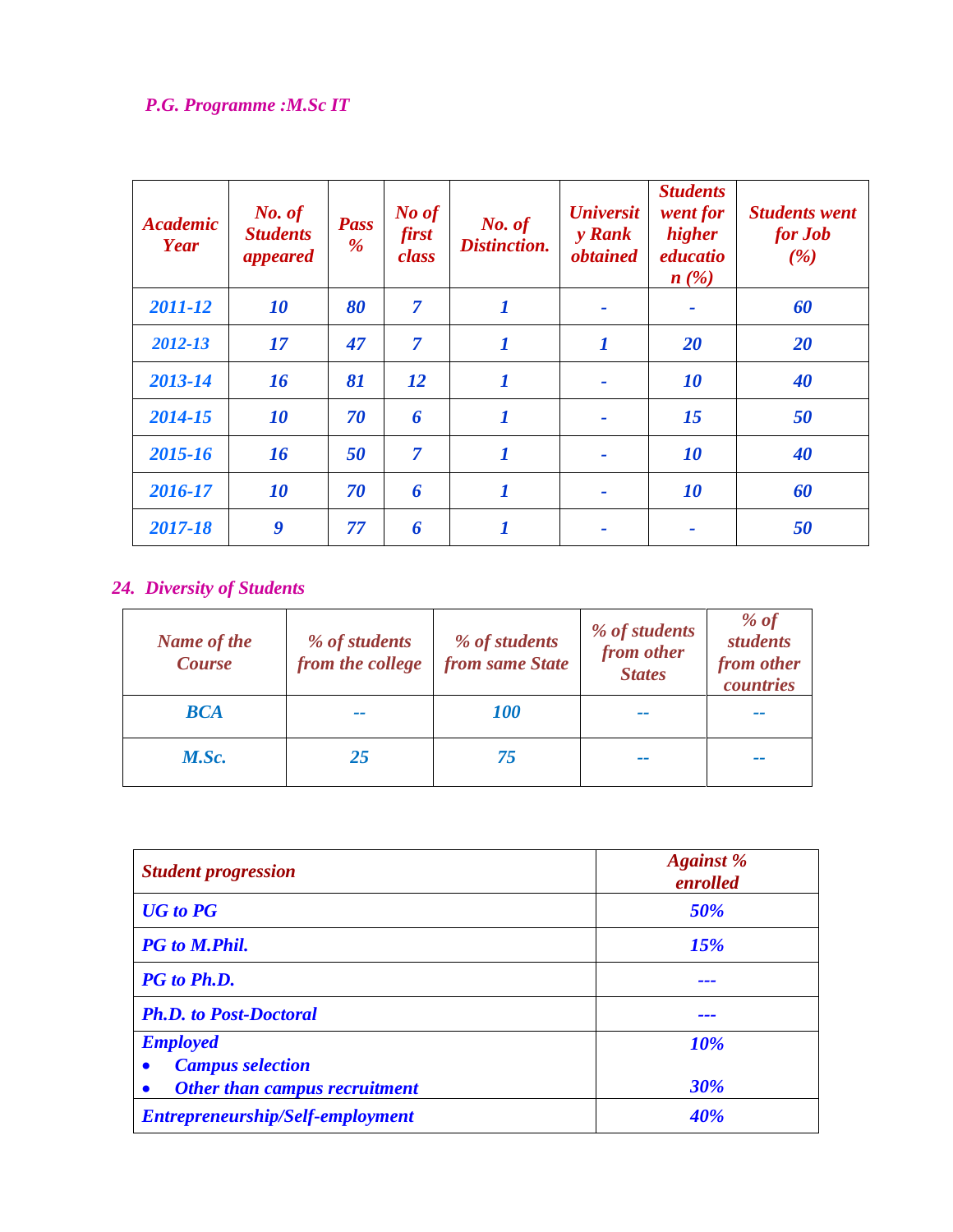#### *25. Diversity of staff*

| Percentage of faculty who are graduates   |    |  |  |  |
|-------------------------------------------|----|--|--|--|
| of the same parent university             | 85 |  |  |  |
| from other universities within the State  | 15 |  |  |  |
| from other universities from other States |    |  |  |  |

### *26. Details of Infrastructural facilities*

- *Department Library :200 books Internet facilities for staff & students : - Nil Total number of class rooms : 08*
- *Class rooms with ICT facility :* 
	- *LCD and OHP Projector are arranged in the M.Sc. Laboratory and latest ICT gadgets.*
- *Students' laboratories : 02*
	- *All Major Computer practical are available in two separate UG and PG laboratories.*

*27. Number of students receiving financial assistance from college, university, government or*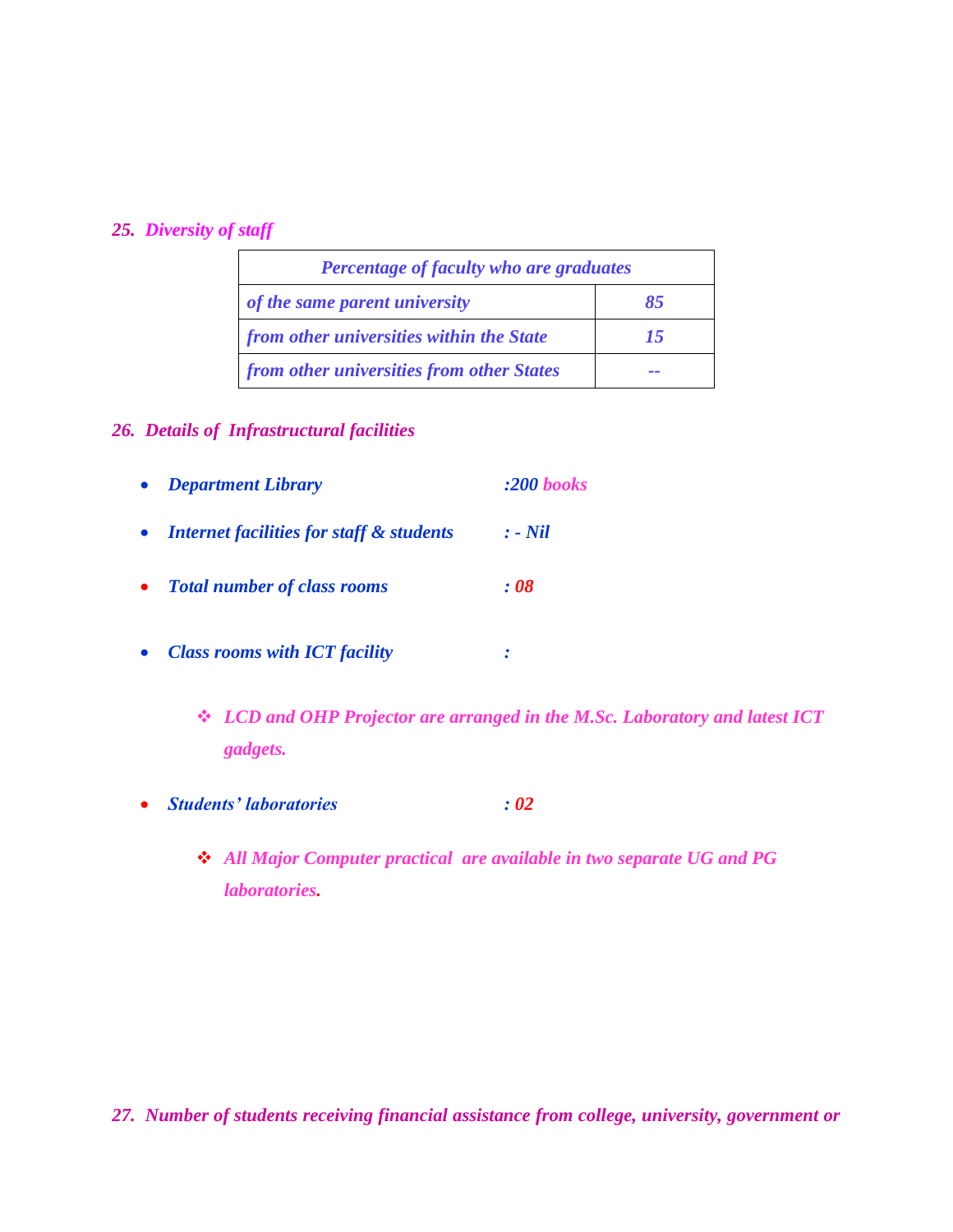#### *other agencies*

| Year        | <b>No.</b> of students getting financial<br>assistance |
|-------------|--------------------------------------------------------|
| $2011 - 12$ | <i>120</i>                                             |
| $2012 - 13$ | <i><b>100</b></i>                                      |
| $2013 - 14$ | 90                                                     |
| $2014 - 15$ | 60                                                     |
| $2015 - 16$ | 80                                                     |
| $2016 - 17$ | 90                                                     |
| $2017 - 18$ | 85                                                     |

- *28. Was any need assessment exercise undertaken before the development of new program(s)? If so, give the methodology.* 
	- *The basis for the importance for introducing a new Programme will be discussed in the departmental meeting along with the copies of UGC/CSIR/DST brochures/syllabi.*

#### *29. Does the department obtain feedback from*

*a. Faculty on curriculum as well as teaching-learning-evaluation? If yes, how does the department utilize it?*

*Yes, Periodical revision of curriculum is carried out with subject experts from Universities & other colleges and Department Faculty members. Priority is being given to update the syllabus to cater to the present need, so that the students can face the competitive exams.*

*b. Students on staff, curriculum as well as teaching-learning-evaluation and what is the response of the department to the same?*

*Yes. Feedback is obtained from the students and special attention is given to carry out the necessary changes immediately to ensure a better understanding of the subject.*

- *c. Alumni and employers on the programmes and what is the response of the department to the same?*
	- *The broad knowledge of computer science serving as a foundation for ongoing lifelong learning.*
	- *Maintain high productivity and high ethical standards*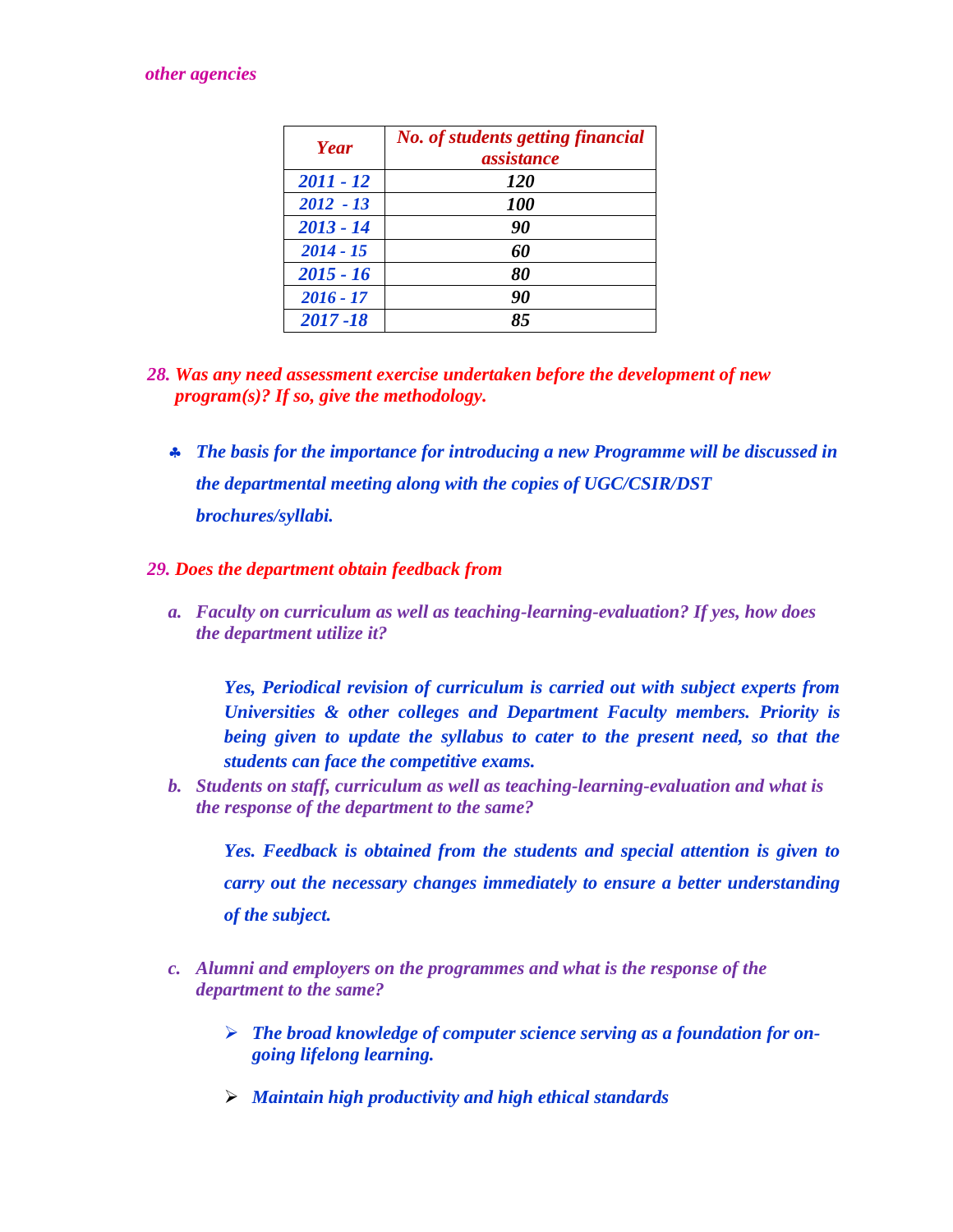*30. List the distinguished alumni of the department:*

*Students are entering into TCS, WIPRO, teaching and software companies.*

*31. Details on student enrichment programmes (special lectures / workshops / seminar)with external experts*

*Departmental seminars at UG & PG levels are a routine academic process in the department* 

- *32. List the teaching methods adopted by the faculty for different programmes.*
	- *Using chalk and talk*
	- *Group discussion, Oral questions*
	- *Assignments*
	- *LCD Projectors, slides, Seminar Method using LCD and OHP*
	- *ICT enhanced education*

- *33. How does the department ensure that programme objectives are constantly met and learning outcomes monitored?*
	- *An ability to use current techniques, skills, and tools necessary for computing practice.*
	- *Graduates who choose to pursue advanced degrees will be able to gain admission to graduate programs and will become successful graduate students.*
	- *Learning outcomes are monitored by the student Results of academic performance and self-sufficiency of students.*
	- *More number of students participated in Technical Events conducted at under graduate and Post Graduate level in various.*
	- *An ability to effectively function as the leader, or member of a multi-disciplinary*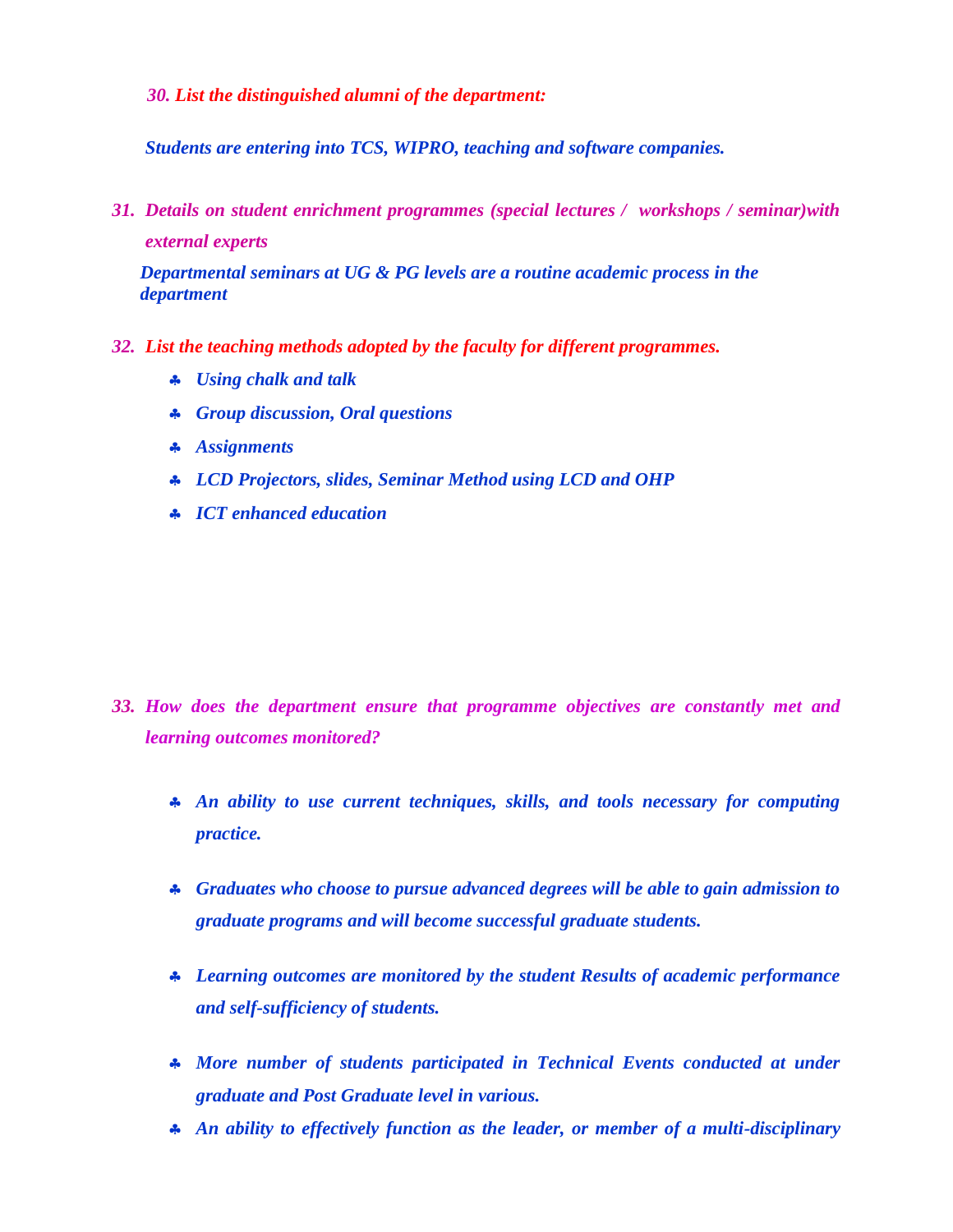- *The system in curriculum facilitates to have a periodic and continuous assessment of the students through CIA and compulsory attendance.*
- *Inter-departmental analysis of both teachers and students in council of heads of the department level after every semester ensures the status and directions of on-going trend in achieving the objectives of the Programmes.*
- *34. Participation in Institutional Social Responsibility (ISR) and Extension activities*
	- *Highlight the participation of students and faculty in extension activities.*
		- *Student's participation in Extension activities is made mandatory for all UG Programmes. The students are advised to participate in NCC,YRC and Sports etc.*
		- *Students have been conducting awareness Programmes on learning games oriented programmes, like adzap, web designing, dumb charades, debugging, connection, multimedia slide show presentations, students by deliberations and demonstration.*
		- *The Staff's have conducted more than 5 one-day Programmes for the weaker students who have handling major subjects.*
		- *Many of the staff members are actively involved in society- involved Associations and Organizations for the purpose of serving their intellectual expertise.*

| <b>Sl. No.</b> | <b>Name of the Faculty</b> | <b>Name of the Extension Activity Participated</b>                                                                                                                                                                                                                                                                                                                                                                                                                                                                                                 |
|----------------|----------------------------|----------------------------------------------------------------------------------------------------------------------------------------------------------------------------------------------------------------------------------------------------------------------------------------------------------------------------------------------------------------------------------------------------------------------------------------------------------------------------------------------------------------------------------------------------|
|                | S.Kannagi                  | <b>Question Paper Setter for Bharathiyar</b><br><b><i>University</i></b><br>$\checkmark$ Examiner of Bharathidasan University<br>$\checkmark$ Examiner of AVC College(Autonomous)<br><b>Seminar:T.N.P.S.C., Compititive Exam(2013-</b><br>$\checkmark$<br>2014)&LINUX andPHP Scripting<br>Language. (2014)<br>$\checkmark$ Workshop :Datamining and Weka(2014-2015).<br><b>Selection of DataEntry Operator-commity</b><br>$\checkmark$<br>member.(2012-2013).<br><b>Workshop on Question Bank.</b> (AVCAutonomous)(2011-<br>$\checkmark$<br>2012). |

*Participation of faculties in Various Extension Activities*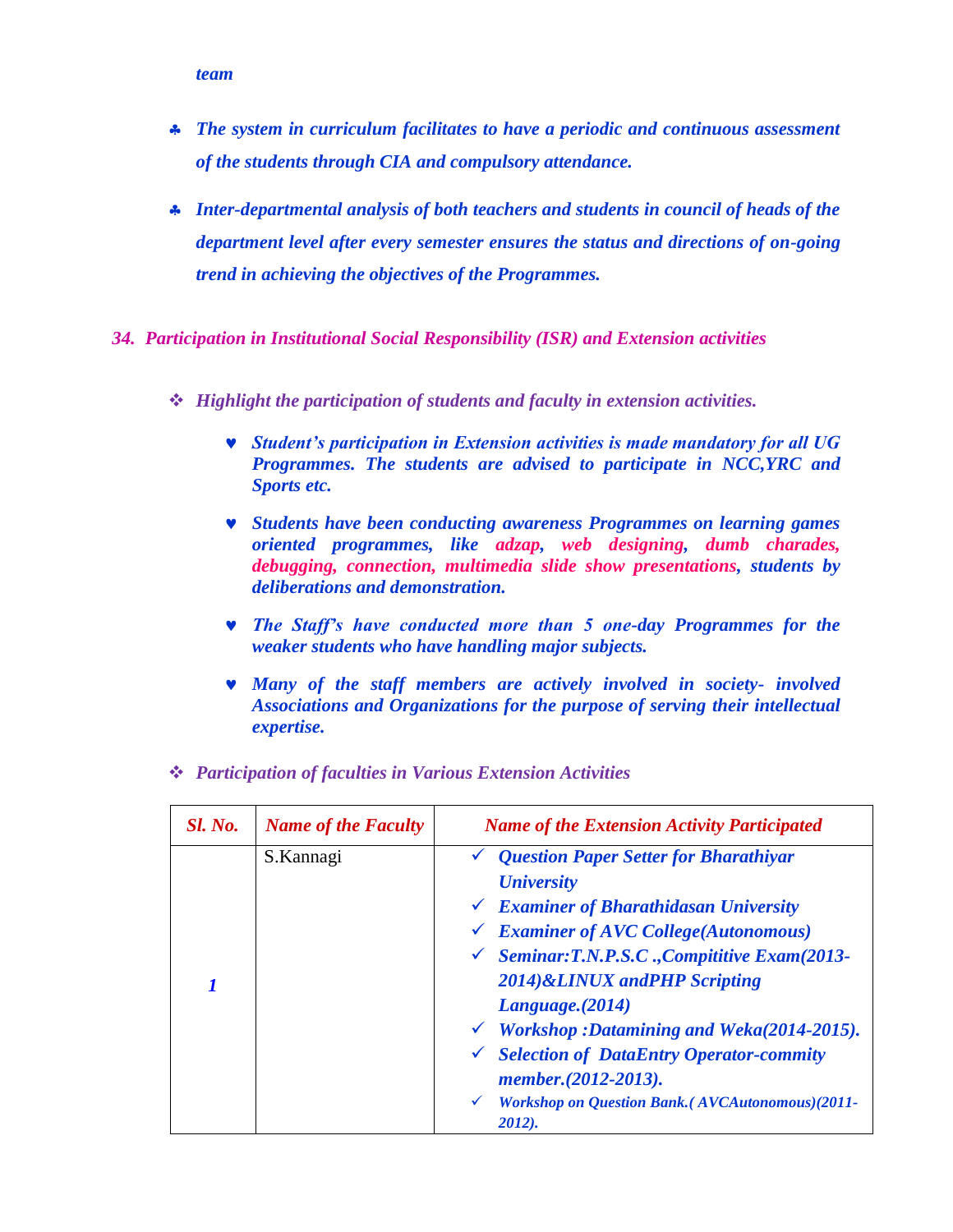|                         |           | └ Question paper Scrutiny Board Meeting(                 |
|-------------------------|-----------|----------------------------------------------------------|
|                         |           | <b>AVCAutonomous</b> (2016)                              |
|                         |           | $\checkmark$ Chairman-Board of Question Paper            |
|                         |           | Setter(Annamalai University)                             |
|                         |           | $\checkmark$ Examiner of Annamalai University,           |
|                         |           | └ Pondichery University.                                 |
|                         |           | $\checkmark$ Seminar: Application for                    |
|                         |           | <b>Mathematics.</b> (Poompuhar College).                 |
|                         |           | $\checkmark$ Orientation programme to teachers           |
|                         |           | $\checkmark$ Orientation programme for college teacherss |
|                         | P.Hema    | └ Question Paper Setter for Bharathiyar                  |
|                         |           | <b><i><u>University</u></i></b>                          |
|                         |           | $\checkmark$ Examiner of Bharathidasan University        |
| $\overline{2}$          |           | $\checkmark$ Examiner of AVC College(Autonomous)         |
|                         |           | └ Member of Board of Study(Poompuhar                     |
|                         |           | College)                                                 |
|                         | K.Lavanya | └ Question Paper Setter for Bharathiyar                  |
|                         |           | <b><i><u>University</u></i></b>                          |
|                         |           | $\checkmark$ Examiner of Bharathidasan University        |
|                         |           | $\checkmark$ Examiner of AVC College(Autonomous)         |
|                         |           | $\checkmark$ Question Paper Setter(Annamalai University) |
| $\overline{\mathbf{3}}$ |           | └ Member of Board of Study(Poompuhar                     |
|                         |           | College)                                                 |
|                         |           | √ Orientation programme for college teachers-            |
|                         |           | 2013(Poompuhar College)                                  |
|                         |           |                                                          |
|                         | U.Kanmani | <b>Examiner of Bharathidasan University</b>              |
|                         |           | $\checkmark$ Examiner of AVC College                     |
| $\boldsymbol{4}$        |           | └ Member of Board of Study(Poompuhar                     |
|                         |           | College)                                                 |
|                         | S.Rajesh  | <b>Examiner of Bharathidasan University</b>              |
|                         |           | $\checkmark$ Examiner of Pondichery University           |
|                         |           | $\checkmark$ Examiner of AVC College(Autonomous)         |
|                         |           | └ Member of Board of Study(Poompuhar                     |
| 5                       |           | College)                                                 |
|                         |           | $\checkmark$ Chief guest to departmental seminar held in |
|                         |           | <b>Best Arts and Science college, sirkali.</b>           |
|                         |           |                                                          |
|                         |           |                                                          |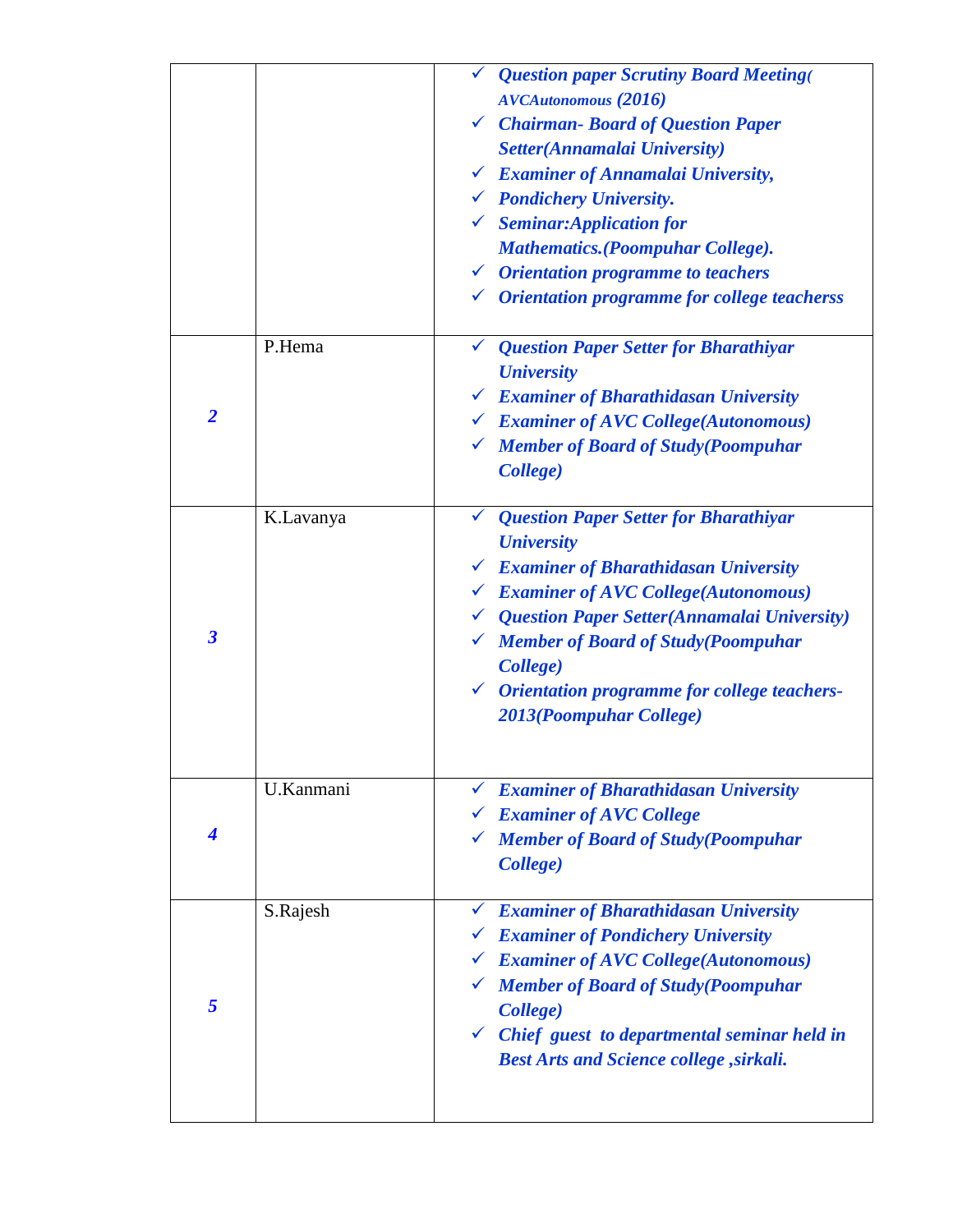| 6                | K.Senthilkumar | <b>Examiner of Bharathidasan University.</b><br><b>Question Paper Setter for Gopi Arts and</b><br>Science(Autonomous).<br><b>Member of Board of Study(Poompuhar College)</b>                              |
|------------------|----------------|-----------------------------------------------------------------------------------------------------------------------------------------------------------------------------------------------------------|
| $\overline{7}$   | B.Rajamanickam | <b>Examiner of Bharathidasan University</b><br>$\checkmark$<br>← Question Paper Setter for Bharathiyar<br><b><i><u>University</u></i></b><br>$\checkmark$ Member of Board of Study(Poompuhar<br>College)  |
| 8                | R.Rajaguru     | $\checkmark$ Examiner of Bharathidasan University<br>$\checkmark$ Question Paper Setter for Bharathiyar<br><b><i><u>University</u></i></b><br>$\checkmark$ Member of Board of Study(Poompuhar<br>College) |
| $\boldsymbol{g}$ | R.Subasri      | $\checkmark$ Examiner of Bharathidasan University<br>└ Member of Board of Study(Poompuhar<br>College)                                                                                                     |
| 10               | D.Bhuvaneswari | $\checkmark$ Examiner of Bharathidasan University<br>$\checkmark$ Question Paper Setter Bharathiyar University<br>$\checkmark$ Member of Board of Study(Poompuhar<br>College)                             |

*35. State whether the programme/ department is accredited/ graded by other agencies. Give details.* 

 *– Nil –*

- *36. Detail any five Strengths, Weaknesses, Opportunities and Challenges (SWOC) of the department:*
	- *Strengths:*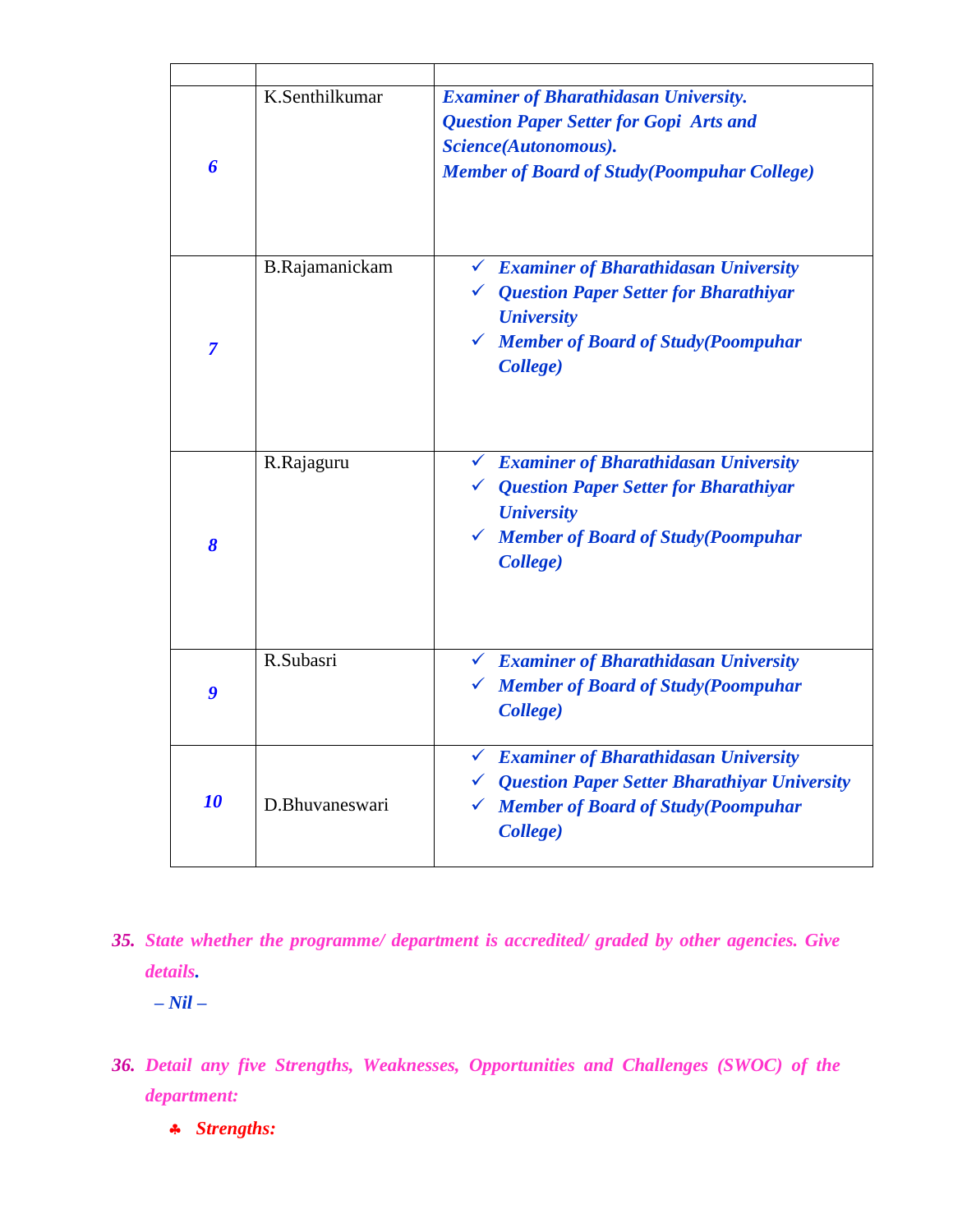- *Uplifting of the socio-economically weaker students.*
- *Strong research potential with proven records of faculty, relatively good faculty*
- *Good computer programming Laboratory with one-to-one hands practical teaching.*
- *Computer networking & Internet Access*
- *Wired/Wi-Fi Internet access.*
- *Tutorial System (support & guidance) to students.*
- *Online Interactive teaching with modern aids.*
- *Maintaining the latest technology in the core subjects.*
- *Excellent curriculum Design and the introduction of new subjects.*
- *Post Graduate students are associated to Industrial projects.*
- *Weaknesses:*
	- *Non-exposure of communication skill is the major setback of the student's growth.*
	- *Insufficient funding for books / equipments.*
	- *Inadequate facility for separate multimedia class room.*
	- *Insufficient number of teaching staffs*
- *Students of our department and generally of the college hail from economically backward rural areas and their entry level knowledge as first generation learners is low compared to their urban competitors.*
- *Affordability to procure extra reading materials or exposure to other scientific activities is limited, for our students.*
- *Opportunities*
	- *A solid grounding in computer-science fundamentals;*
	- *High-end fields like artificial intelligence, networking, embedded systems, and knowledge-based systems require very qualified professionals.*
- *Challenges:*
	- *Distracting living conditions of students.*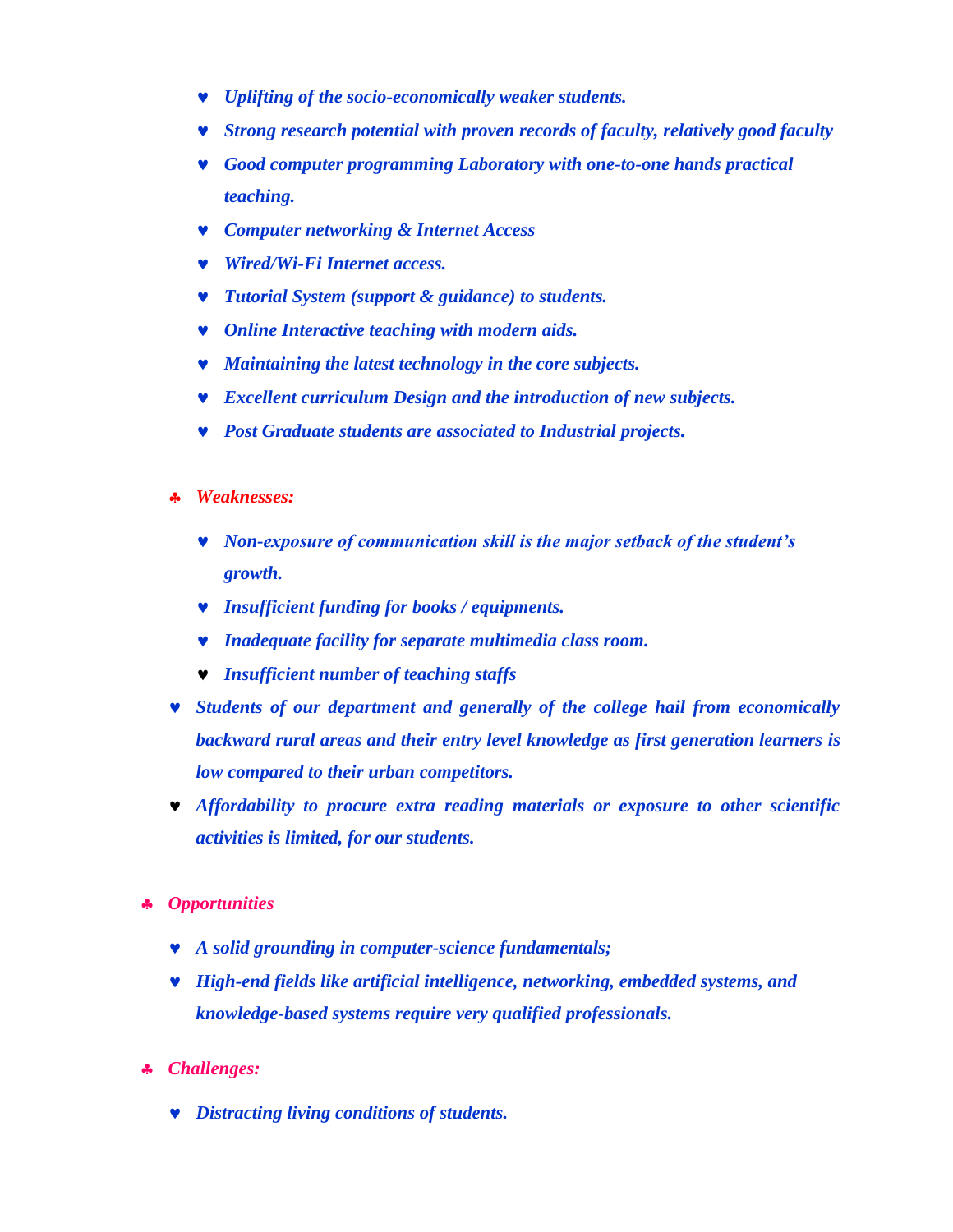- *Computer Science is interdisciplinary subject with all other subjects. Students have very few opportunities for interdisciplinary learning*
- *Future plans of the department*
	- *To conduct professional training and research programmes in various subjects for the benefit of students.*
	- *To organize seminars, symposium and conferences in thrust areas sponsored by UGC.*
	- *To conduct more guest lectures by inviting subject experts from other educational institutions.*
	- *To promote the department as a research centre by introducing M.Phil. and Ph.D. programmes.*
	- *To apply for the funded research projects.*

*Achievements of the Department:*

 $\checkmark$ 

*Since inception, the department has produced over 500 graduates in Computer Science*

 *The department has grown with well-structured Programmes such as Undergraduate, Postgraduate, and t h e job oriented Skill Based and Non Major Electives.*

*Sin*

*ce inception, the department has produced over 50 Post graduates in IT and 10 Post Graduates in Computer Science*

#### **DEPARTMENTAL EXTENSION ACTIVITIES**

 *Our department had conducted the Hardware training program to the final year UG students (nearly 50) of our college the month of <i>February 2013 and March 2014 in association with LENOVO Technology Services Limited-Pondicherry.*